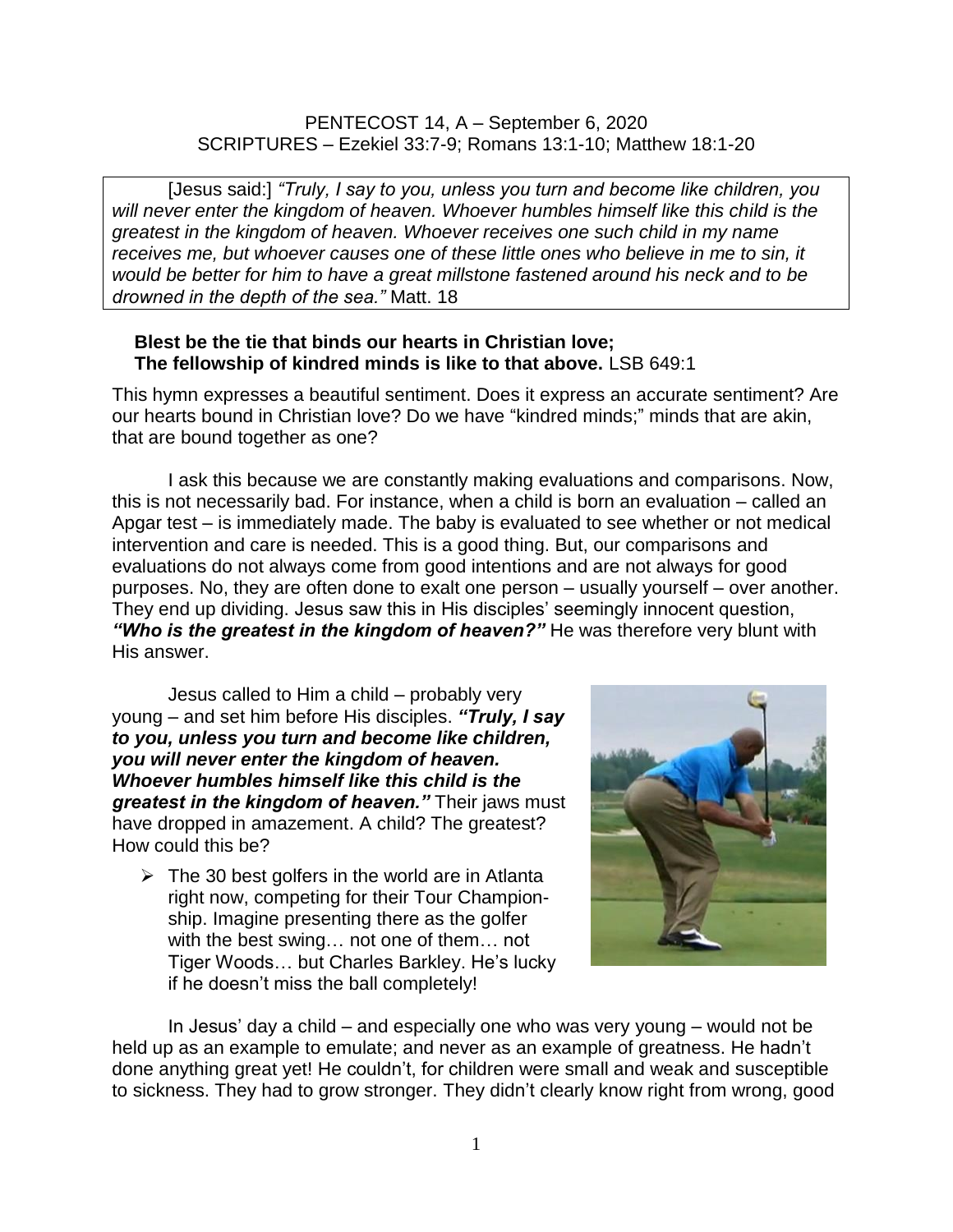from bad. They were utterly dependent upon their parents for everything! Sure, children were loved and valued, but it was for their potential, for what they could become after years of learning and training. How shocking it was for Jesus to call a helpless little child the greatest in God's kingdom! How unbelievable to hear Him say, *"Unless you turn and become like children, you will never enter the kingdom of heaven."* How utterly contrary to how people thought; to how we still think! Jesus is not only forbidding comparisons and thoughts of greatness; He makes God sound like a tyrant who rejects all that we do! I mean, if, to enter God's kingdom, you must be like a little child, utterly needy and dependent and without resources, then doesn't this mean that all that you have done or could do is worthless?

God isn't a tyrant. He does see clearly, however. The problem is not God; it is *us*. We don't truly and selflessly love Him and trust Him; not even the best of us, such as Jesus' 12 disciples. They were with Him day after day. They saw His great power to heal and save. When they had little food, He blessed it and provided food in abundance. When they were in a boat and were threatened by a sudden storm, He silenced it and kept them safe. They knew, better than any of us know, that with Him they had every blessing of God! And yet, they still compared themselves with others. They still evaluated and wondered: *"Who is the greatest in the kingdom of heaven?"* Do not think that you're any better! Not one of us is. We do not truly and selflessly love Him and trust Him. We look critically upon others, even our fellow Christians, and are quick to see their failings. We do not do one thing as Jesus did: without thought of self, but simply because it pleases our good God and helps others. Evaluate… compare… worry about status. Give in to these things and your heart will not be bound to others, or to God, in love.

Our only hope of being bound to God, of having His love and blessing, is to be children: utterly dependent, and happily so; trusting not in anything we do but solely in Him because He is a good Father who binds Himself to us and gladly cares for His needy children. This is the God you have in Jesus: a God who loves you completely and endlessly, before you could do anything good, or anything at all; and so, a God whose love is not dependent upon what you do. He is a God who, although He knows your sins, does not desire to cut you off for them, not even a hand or a foot, but who instead takes the responsibility for them Himself and cuts Himself off on account of them. Jesus, by His bearing your sins and dying for you on the cross, is the complete forgiveness of your sins. You do not need to make up for any of them. Jesus has done so! Our God in Jesus is a loving Father who, like a good parent, teaches and guides and disciplines, that His children might not only know what is good but desire it. He gives us His good Word to guide us in all of our ways. He also goes beyond the best of us parents, for by His Word He fills us with His Holy Spirit, that His good desires might be ours. Utter dependence upon such a God… a dependence that listens to His Word and follows it, and not oneself… a dependence that trusts Him completely, and in all things: such dependence – the utter dependence of a child – is truly great, for it acknowledges Him as truly great.